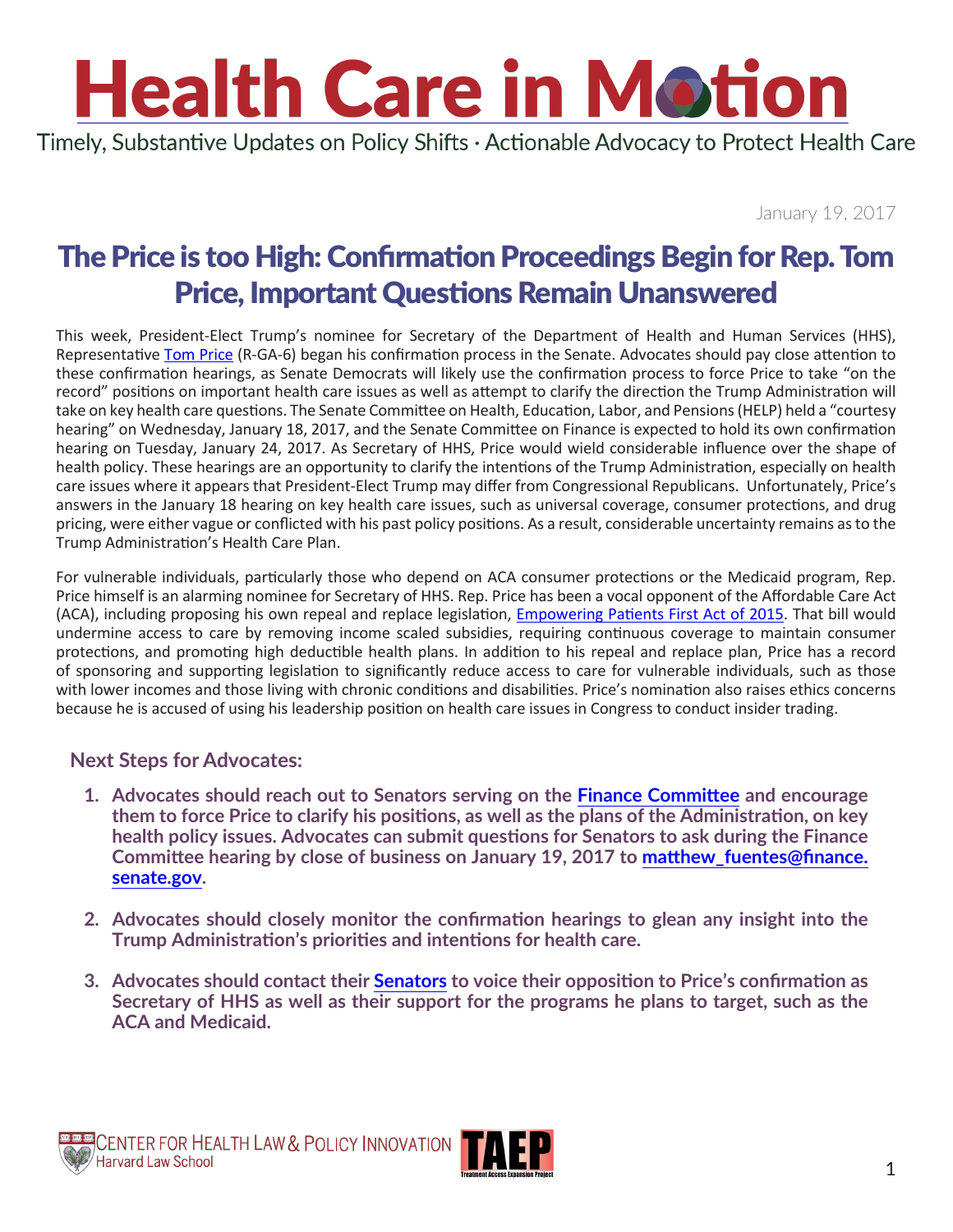### **Advice and Consent; The Process for Appointing the Secretary of HHS**

The Constitution divides responsibility for appointing high-level positions within the executive branch between the President and the Senate. Although the President has the right to choose his Cabinet members, such as the Secretary of HHS, the Constitution<sup>1</sup> requires Senate confirmation of his selection. These appointments are often referred to as "advice and consent positions" or "PAS positions". The Senate confirms a nominee by holding a hearing with the candidate and then taking a vote on whether or not to confirm the nomination. The hearings, which are held by the relevant Senate Committee, are an opportunity to probe the nominee's policy perspectives and force him or her to articulate positions on relevant issues "on the record."

The [Senate Committee on Finance](https://www.finance.senate.gov/about/membership) has jurisdiction to hold the confirmation hearings for the Secretary of HHS. The [Senate](https://www.help.senate.gov/about)  [Committee on Health, Education, Labor, and Pensions](https://www.help.senate.gov/about) (HELP), however, typically holds a "courtesy hearing" for the Secretary as well. The Finance Committee has the "final say," as it is their responsibility to process the nominee's paperwork and vote on whether or not to refer the nomination to the full Senate for a floor vote. The Senate HELP committee held their hearing on January 18, 2017. The Finance Committee's hearing will happen on January 24, 2017. The final confirmation vote, taken by the entire Senate, will likely occur in early February.

Historically, the Senate has confirmed the vast majority of all executive branch nominations. Since 1977, only six PAS position nominations failed—five were withdrawn and only one was voted down by the Senate. Issues that have previously caused nominations to fail include revelations of failure to pay federal taxes, illegal employment of immigrants, a pay-for-play scheme, and sexual harassment. Notably Tom Daschle, President Obama's 2009 pick for Secretary of HHS, withdrew after ethics concerns were raised when it was uncovered that Daschle had failed to pay roughly \$140,000 in taxes on consulting fees and other benefits received as a consultant.

### **Price's Answers in First Hearing Vague; Uncertainty Around Key Health Care Questions Remains**

As the 115th Congress continues its first month, cracks in the Republican unity on health care policy are becoming increasingly visible. The most noticeable crack is the discrepancy between the Trump Administration and Congressional Republicans on key health care issues. For example, President-Elect Trump stated in a [press conference](http://www.cnbc.com/2017/01/11/transcript-of-president-elect-donald-j-trumps-news-conference.html) that the ACA would not be repealed without an immediate replacement at a time when Congressional Republican Leadership was attempting to repeal the ACA while delaying a replacement. Trump has also criticized high deductible plans, despite their popularity among Congressional Republicans (including Price himself), and promised universal coverage, in conflict with some Congressional proposals. On some issues, such as on drug pricing, Trump has even [espoused](https://www.washingtonpost.com/news/wonk/wp/2017/01/11/trump-on-drug-prices-pharma-companies-are-getting-away-with-murder/?utm_term=.fcdc0d90ef5c) more traditionally liberal positions. Meanwhile, Trump has touted his health care plan but has not made any of the details of this plan public. As of now, it is unclear what exactly Trump envisions for health care policy and whose vision for health care—Trump's or Congressional Republican's—will be realized in the next few months.

As Secretary of HHS Rep. Price could be a deciding factor in the shape health care policy developments take. Unfortunately, the [HELP confirmation hearing held on January 18, 2017,](https://www.c-span.org/video/?421723-1/hhs-nominee-representative-tom-price-testifies-capitol-hill) gave very little insight into Trump and Price's plans. Some important issues discussed in the January 18 hearing, but not sufficiently clarified, included:

■ Coverage of millions of Americans. Trump has stated that he will provide "insurance for everybody," but most proposed replacement plans, *[including Price's own](http://www.cnn.com/2016/12/01/opinions/tom-price-care-vox-opinion/)* (see below), will cause approximately millions of Americans to lose coverage. Price contended in the hearing that his goal is to provide everyone the *opportunity* to purchase

<sup>&</sup>lt;sup>1</sup> Article II, Section 2 (The President "shall nominate, and by and with the advice and consent of the Senate, shall appoint ambassadors, other public ministers and consuls, judges of the Supreme Court, and all other officers of the United States, whose appointments are not herein otherwise provided for, and which shall be established by law")



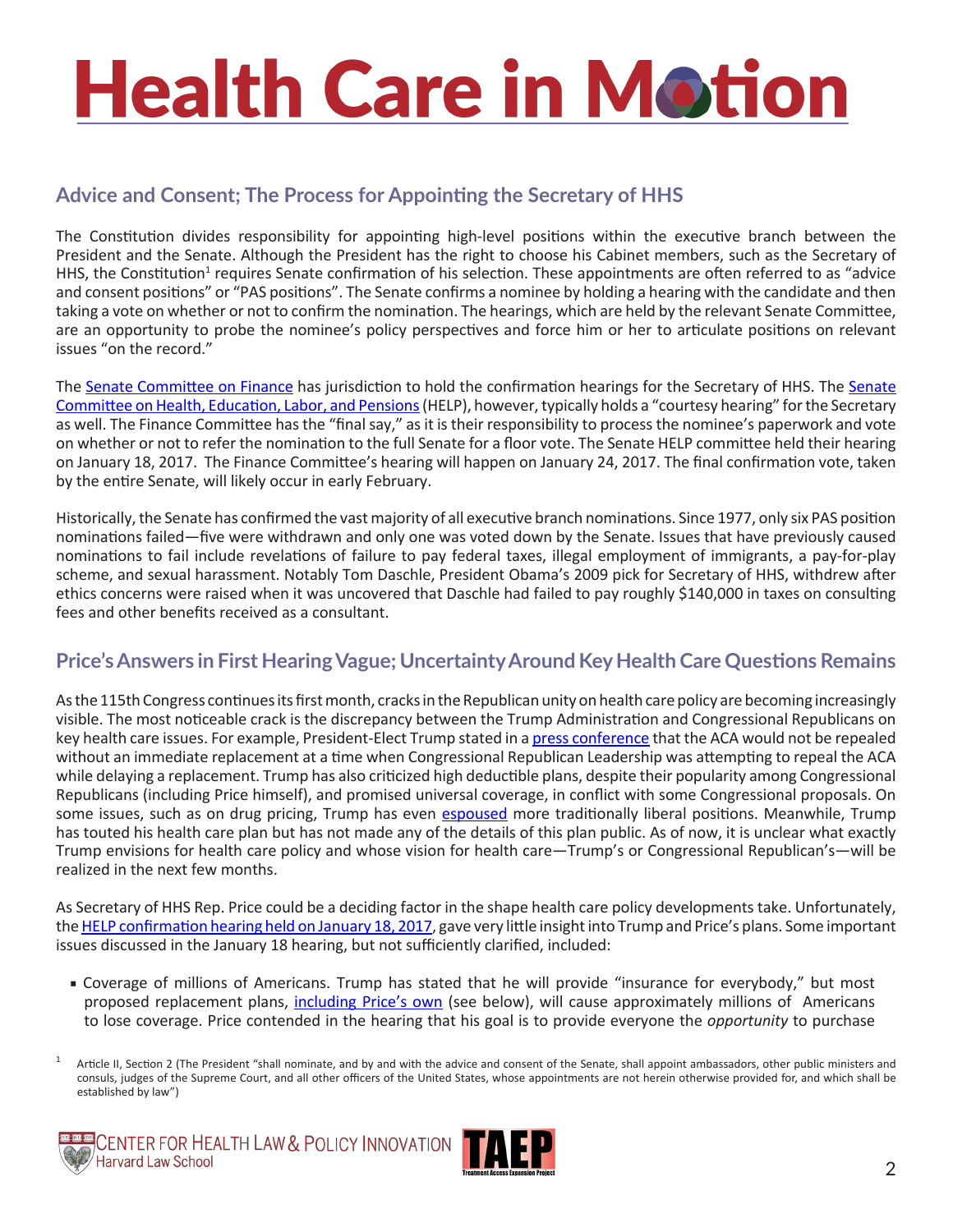coverage, rather than a guarantee of coverage. He also stated that the replacement plan will cover more Americans than the ACA, which has not been supported by any evaluation by the Congressional Budget Office or other nonpartisan group. Advocates should push Senators to clarify in the next hearing how Price intends to achieve that goal. Advocates should also be aware that Republicans often define coverage differently than Democrats or the [Congressional Budget Office](https://www.cbo.gov/publication/52352), such as considering high deductible catastrophic care plans to meet the definition of coverage. Advocates should be sure to hold politicians accountable when they use a different definition of coverage in order to avoid admitting that a proposal would cause Americans to lose coverage rather than gain it.

- The [Centers for Medicare and Medicaid Services Innovation Center](https://innovation.cms.gov/) (CMMI). Price praised CMMI overall, but criticized several CMMI programs. In the past he has specifically [criticized](http://tomprice.house.gov/sites/tomprice.house.gov/files/assets/September 29, 2016 CMMI Letter.pdf) CMMI's hip-and-knee-placement bundled payment program, indicating that bundled payments are likely at risk if he is confirmed. His vague statement on CMMI raises questions about the future of other CMMI programs, including Accountable Care Organizations and value based purchasing. Advocates should ask Senators to push Price to be specific about the future of innovative care and payment models and emphasize the importance of these programs.
- Consumer Protections, including the prohibitions on lifetime caps and pre-existing condition exclusions. Price stated that he wants to continue the ACA consumer protections that allow people under age 26 to remain on their parents' plans as well as the prohibitions against lifetime caps on health care coverage and pre-existing conditions exclusions. This is in contrast to his previously proposed ACA replacement plan (see below), however, which repealed both the pre-existing conditions exclusions ban as well as the lifetime caps on coverage. Advocates should encourage Senators to pressure Price about these discrepancies and demand that these consumer protections be preserved.
- Funding for Medicare and Medicaid. Price stated that he did not know if Trump's promise not to cut Medicare and Medicaid funding would be honored. He argued that metric for evaluating changes to Medicare and Medicaid should not be money, but instead improvements in care. He also argued in support for Indiana's Medicaid expansion program as well as for expanded waivers to allow states flexibility. Advocates should ask Senators to clarify Trump and Price's commitment to preserving funding for these critical programs.
- Drug Pricing. Price did not espouse Trump's promise to force pharmaceutical companies to negotiate with Medicare on drug prices. Instead, Price promised that he would work in "a bipartisan way" to address high drug prices but did not offer any details of how he would ensure that drug prices are reasonable. His responses make it difficult to predict whether Price would pursue negotiated pharmaceutical pricing, as Trump promises, or oppose it, as most Congressional Republicans do. Advocates should push Senators to ask for clarification on this important subject.

Advocates should push the Senators on the Finance Committees to require Price to clarify as much as possible where the Administration stands on health care issues, especially ones in which Trump appears to differ from Congressional Republicans and party orthodoxy. Advocates should also ask the Senators on the Finance Committee not to accept the vague answers provided to the HELP Committee and require Price to clarify his positions on key issues, including universal coverage, consumer protections, and drug pricing. Advocates should closely monitor both confirmation hearings to understand Price's positions relative to Congressional leadership and to Trump and to gain more insight into the shape of future health care policy developments.

#### **Price's Previous Health Policy Agenda Suggests a Threat to Access to Care for Vulnerable Populations**

Rep. Price's nomination poses a significant threat to access to care, particularly for vulnerable individuals. Price has consistently been vocal in his opposition to the ACA and supports a full repeal of the landmark health care law, stripping comprehensive and affordable coverage from the approximately 22 million Americans that have gained coverage under the



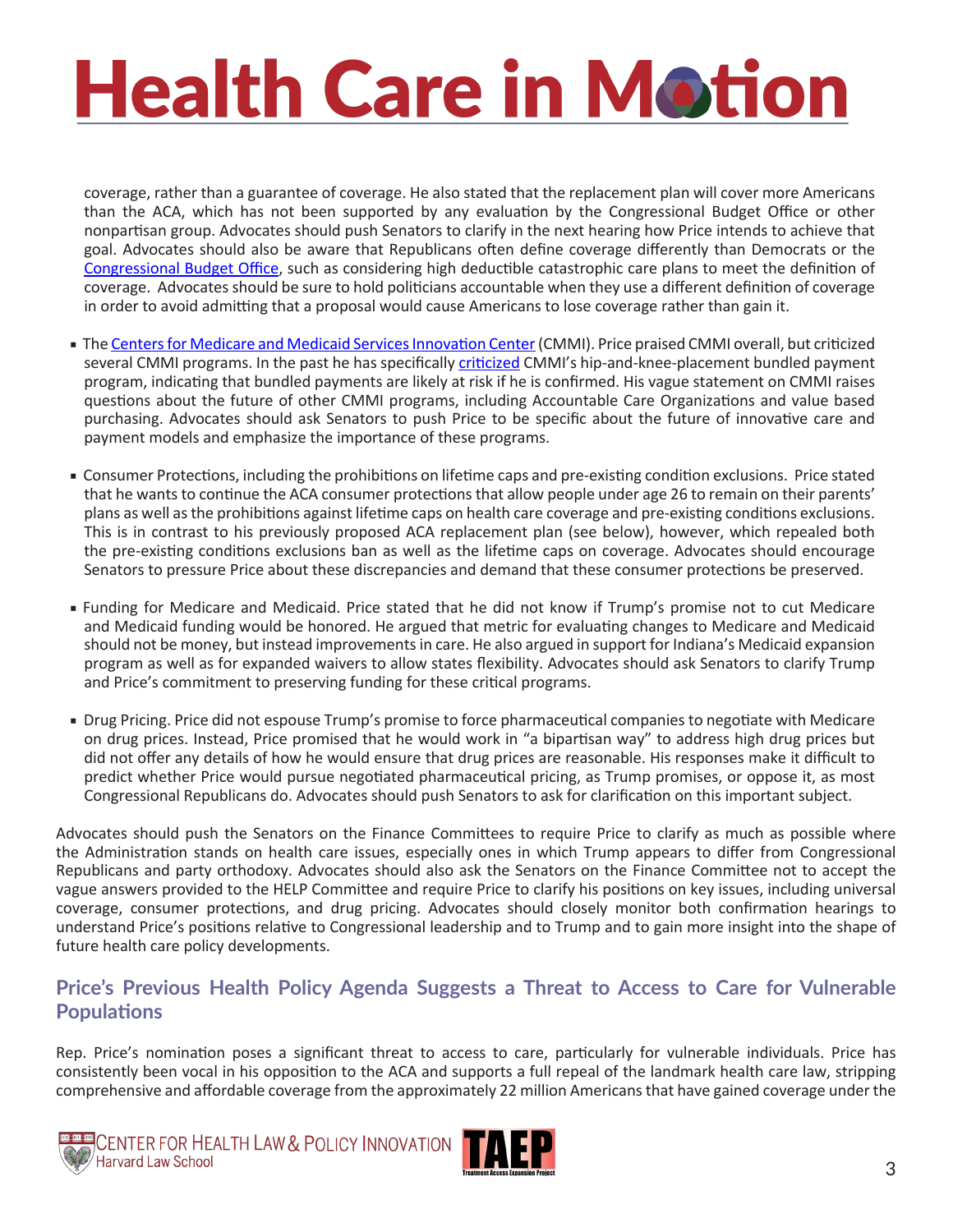ACA. Price is a proponent of modifying Medicaid by eliminating its traditional entitlement funding structure, a change that could reduce access to care for the nearly 70 million Americans who rely on that program. He has also advocated privatizing Medicare and argued against many of the emerging payment structures meant to bend the health care cost curve, such as value based or bundled care payments. Advocates should be sure to understand his legislative record and to educate their Congressional delegations about why his previous positions make him a poor choice.

#### **Price's Plan to Repeal and Replace the ACA Raises Alarms for Vulnerable Individuals**

Especially in light of his vague answers at the HELP confirmation hearing, advocates should review Price's Empowering [Patients First Act of 2015](https://www.govtrack.us/congress/bills/114/hr2300/summary) (EPFA) bill, intended as a replacement plan to the ACA, to better understand Price's potential objectives as Secretary. In addition to completely repealing all of the ACA, Price's proposed legislation would implement a number of measures that would impede access to care for individuals with lower incomes and those living with chronic illnesses or disabilities, including:

- Transforming the ACA's means-tested premium tax credits into modest fixed-dollar, age-adjusted credits.
- **■** Replacing the ACA's guarantee of coverage for those with pre-existing conditions with no health underwriting<sup>2</sup> with a requirement to maintain continuous coverage for 18 months in order to avoid higher premiums based on health status. Without sufficient financial supports, a continuous coverage requirement would put many vulnerable individuals at risk of being priced out of the private insurance markets due to health status underwriting.
- Promoting high-deductible health plans coupled with tax-free health savings accounts (HSAs). This would result in insurers offering less robust coverage and provide wealthier people with substantial tax benefits.
- Allowing insurers to sell health plans across state lines, an idea supported by [President-Elect Trump](https://www.donaldjtrump.com/policies/health-care/). As many states heavily regulate their insurance markets to protect consumers, this will lead to a "race to the bottom" in which healthier individuals enroll heavily in cheaper, less-regulated plans, pushing out insurers offering more comprehensive care.

It is important to remember that EPFA is Price's proposal and not a plan espoused by the Trump Administration. Nevertheless, EPFA indicates that its author is not focused on promoting access to care, especially for those living with chronic illness and disability or those who are lower income.

#### **Price's Record on Medicaid and Medicare Suggests a Radical Reworking of Both Programs**

Price's prior history suggests that as Secretary of HHS he would approve waivers that would scale back access to care and enrollee protections in Medicaid and support Congressional attempts to remove important funding for Medicaid and Medicare. As Secretary of HHS, Price would wield broad authority to approve requests from states to waive key Medicaid rules and allow programs to impose harmful requirements on enrollees such as premiums, cost sharing, and work requirements. Price has a long track record of supporting Medicare and Medicaid proposals to scale back the popular entitlement programs that provide health care services to roughly 130 million people.

Last year, Price drafted the <u>House Republican 2017 budget resolution,</u>3 and proposed moving Medicare towards a privatized premium support model that would eliminate a 50-year-old social contract and shift costs to seniors and people with disabilities. It would have also replaced the entitlement funding to Medicaid, in which federal funding is tied to actual

vehicle to partially repeal the ACA, please see the Center for Health Law and Policy Innovation's previous Health Care in Motion update [here](http://www.chlpi.org/wp-content/uploads/2013/12/Health-Care-in-Motion_01_12_2017.pdf).





<sup>&</sup>lt;sup>2</sup> Health status underwriting is the practice of scaling premiums based on pre-existing conditions. It was widespread before the ACA prohibited this practice.<br><sup>3</sup> This is not the budget resolution that is currently under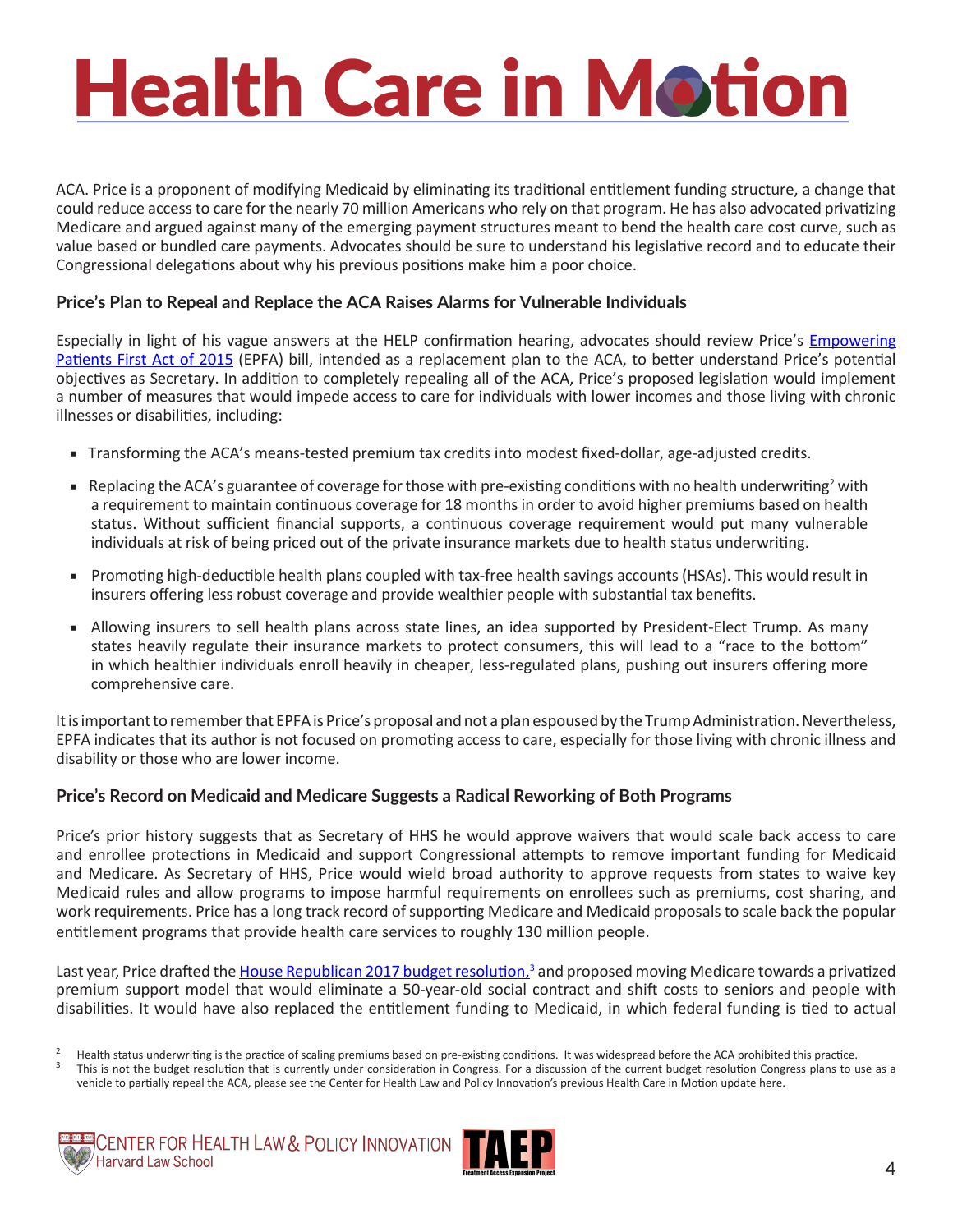health spending, with either block grants or per capita funds. This would undoubtedly increase financial pressure on the already-strained safety net, likely result in enrollment and service cuts for those with lower incomes, remove important federal enrollee protections, and undermine the ability of states to implement innovative solutions to address health disparities.

#### **Price Faces Allegations Related to Investments in Health Companies in January 18 Hearing**

A number of recent revelations about Rep. Price's investments in health care technology companies have raised ethics concerns that impede his confirmation. Senate Democrats have called for an investigation into Price's health-related [stock](https://www.bloomberg.com/politics/articles/2017-01-05/senate-democrats-want-probe-of-hhs-nominee-price-s-stock-trades)  [trades](https://www.bloomberg.com/politics/articles/2017-01-05/senate-democrats-want-probe-of-hhs-nominee-price-s-stock-trades) that may have run afoul of insider trading laws, and have voiced concern over ties to health industry corporations Price would oversee as Secretary. Price has been accused of trading more than \$300,000 in shares of health care companies while sponsoring and advocating for legislation that could affect their stock price. Under the 2011 [STOCK Act,](https://www.whitehouse.gov/the-press-office/2012/04/04/fact-sheet-stock-act-bans-members-congress-insider-trading) this practice could be considered insider trading. In the January 18 hearing, Price [defended his financial decisions](http://thehill.com/policy/healthcare/314759-tom-prices-confirmation-hearing-live-coverage) to Senators such as Al Franken (D. Minn.), stating that the stocks in question were purchased by a broker without his knowledge and that he would divest from more than three dozen companies in which he owns stocks that could pose conflicts in his role as Secretary of HHS. He did acknowledge that he personally conducted one trade, but denied using any private information to influence his decision.

[Senate Democrats](http://www.huffingtonpost.com/entry/tom-price-stock-trades_us_587e9e2be4b01cdc64c85db9) are calling for a delay in the next confirmation hearing until this matter can be properly investigated, although to date, both Committees have ignored these requests. Senator [Chuck Schumer](https://www.schumer.senate.gov/contact/office-locations) (D-NY), the new Senate Minority Whip, has called for the Office of Congressional Ethics to investigate, while Senator [Kirsten Gillibrand](https://www.gillibrand.senate.gov/contact/??on=OCR/page/6//page/5/) (D-NY), author of the STOCK Act, has called for the Securities and Exchange Commission to look into the matter. Nevertheless, these issues are serious enough to pose a threat to Rep. Price's nomination, especially since past nominations for Secretary of HHS have failed due to ethics concerns, and presents an opportunity for advocates to oppose his confirmation.

#### **Advocates Should Urge Senators to Question Rep. Price on Key Access to Care Issues as Well as to Vote Against His Nomination**

It is important to be engaged in the confirmation process for the Secretary of HHS. **Advocates should submit questions they would like Senators to ask during the Finance confirmation hearing to [matthew\\_fuentes@finance.senate.gov](mailto:matthew_fuentes@finance.senate.gov) by close of business on January 19, 2017.** This is an opportunity to force Rep. Price, and the Trump Administration, to go "on the record" about issues that impact our communities, especially after the uncertainty remaining after the HELP hearing. Advocates should follow both the HELP courtesy hearing and the Finance confirmation hearing closely to get a better sense of Price's priorities, role, and focus as potential Secretary of HHS. Advocates should also monitor the hearings to get a better sense of Trump's vision for health care policy, especially in areas where he has differed from Congressional Republicans and party orthodoxy. Advocates should highlight any problematic answers given by Price during the hearings to their Senators and educate them on why Price is not a good nominee for Secretary of HHS.

Price's legislative record indicates that, as Secretary, he would not work to protect access to care or consumer protections for many communities, including those living with chronic illnesses and disabilities. While the confirmation process is unlikely to be stopped, except perhaps due to ethics concerns, it is important that Senators are aware of Price's harmful policy agenda. Advocates should reach out to members of their state's delegation who serve on the **[Senate Finance](https://www.finance.senate.gov/about/membership) [Committee](https://www.finance.senate.gov/about/membership) and educate their Senators on the devastating impact that Price's confirmation will have on the health care system. In anticipation of Price clearing the Finance Committee's hearing, advocates should also reach out to [Senators](https://www.senate.gov/senators/contact/) in their states and ask that they vote against Price's confirmation during a floor vote.**

Advocates should inform their Senators about Price's previous alarming policy positions and the threat he poses to access